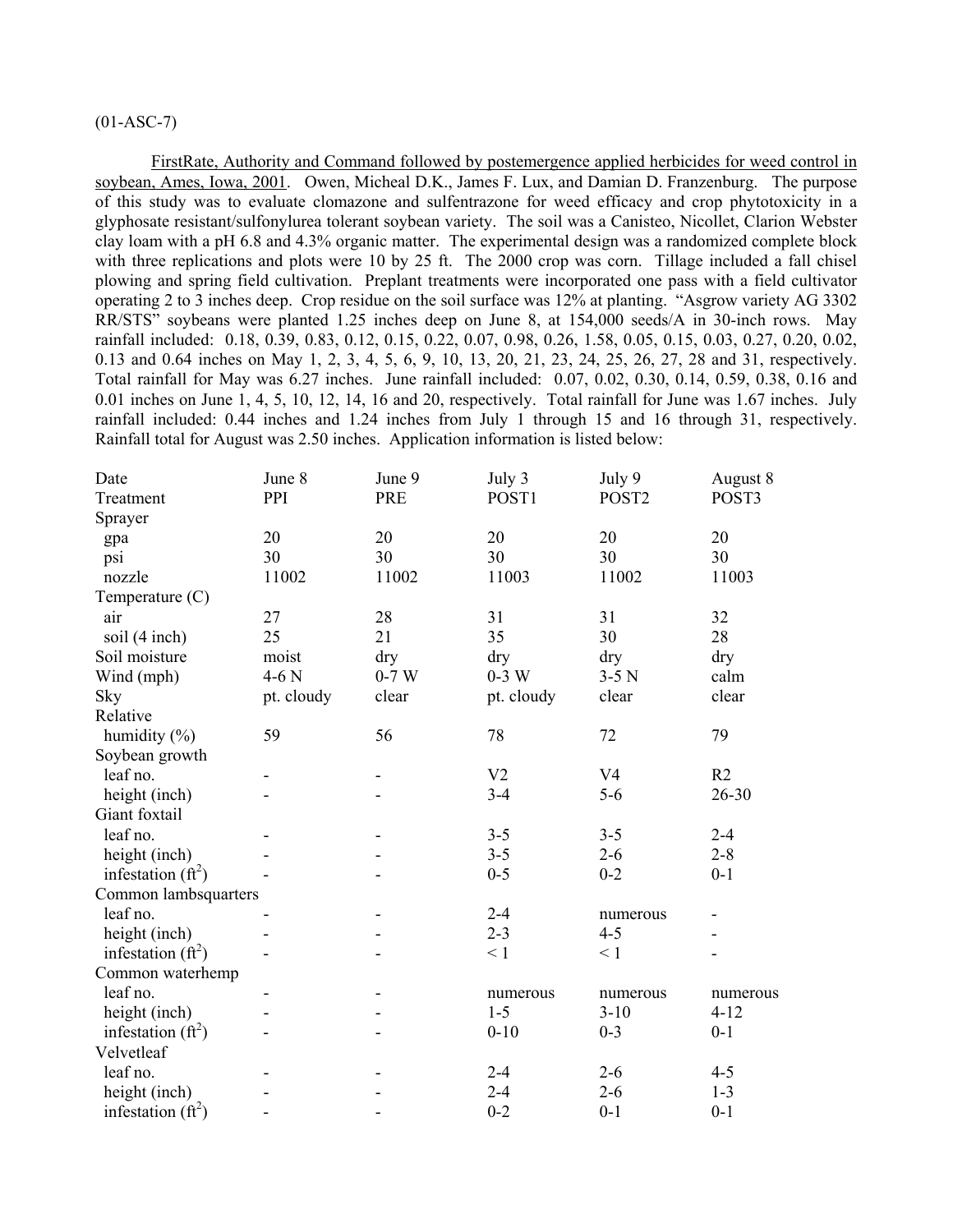All treatments injured soybean on at least one evaluation. POST1 Synchrony STS plus Flexstar plus Assure II caused 15% injury on July 11. Injury was generally light for the remaining treatments and ranged from 2 to 13%. Weed control evaluated on July 11 revealed excellent control of common lambsquarters and common waterhemp by all treatments. Giant foxtail control on July 11 was good to excellent except for PRE Canopy XL. Weed control ratings from July 24, August 6, and September 27 demonstrated that treatments without a postemergence broadleaf herbicide application did not adequately control velvetleaf as the season progressed. Most of these treatments also suffered lower soybean yields. PPI Pursuit Plus and PRE Firstrate plus Authority plus Pendimax demonstrated weaker control of common waterhemp and giant foxtail, respectively. PRE Command plus Authority and PRE Command plus Authority plus POST2 Roundup<br>UltraMAX provided the highest soybean yields of 45 bu/A, each. (Dept. of Agronomy, Iowa State UltraMAX provided the highest soybean yields of  $45$  bu/A, each. University, Ames)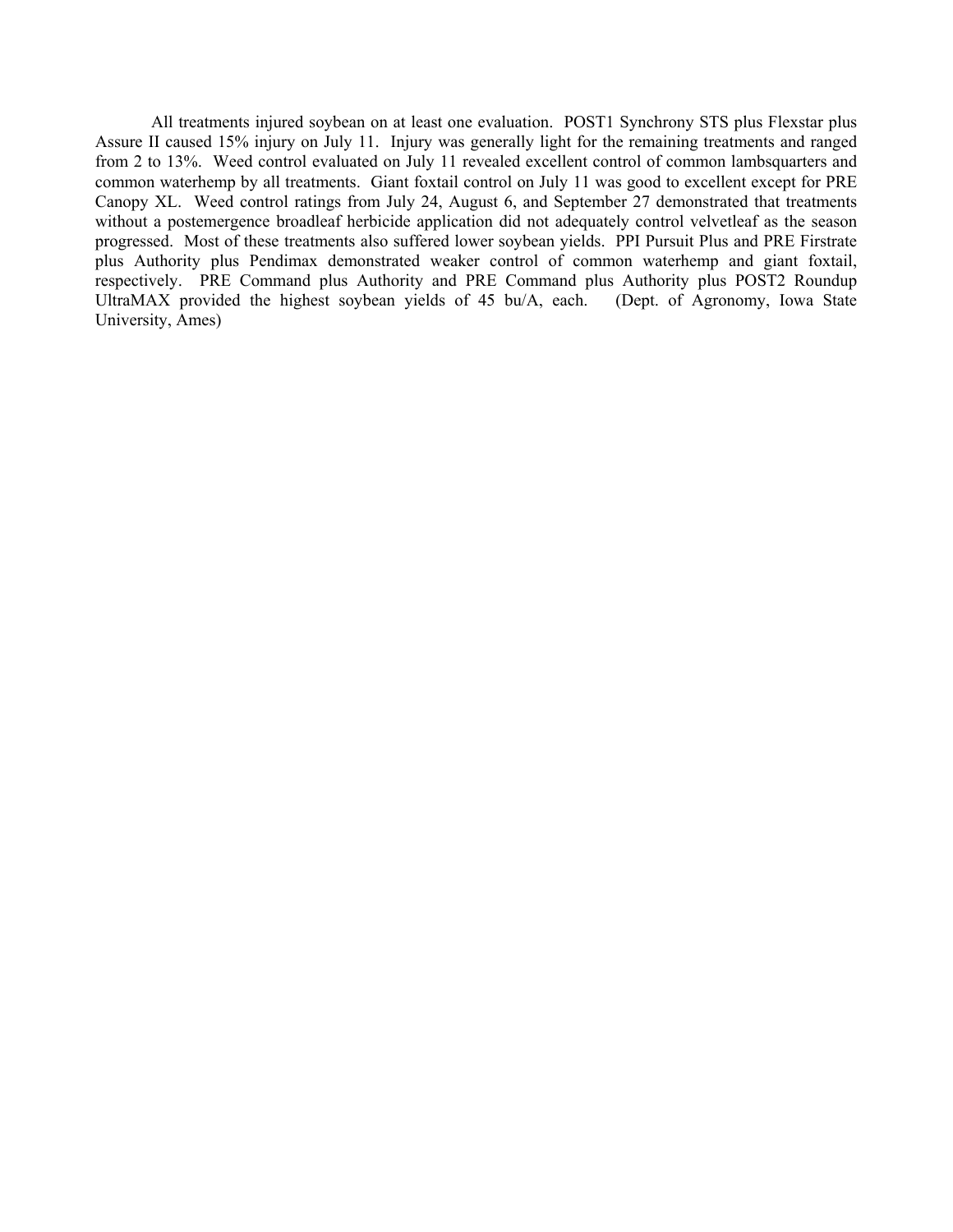### **DATA MEAN**

 **TITLE:** FirstRate, Authority and Command followed by postemergence applied herbicides for weed control in soybean.  **CREATED:** 06/05/2001 **REVISED:** 12/14/2001 **COMPLETED:** N

 **PROJECT TYPE:** HERBICIDE

 **LOCATION:** AMES, IA **RESEARCHED BY:** IA State University

 **DESIGN:** RANDOMIZED COMPLETE BLOCK DESIGN

| PLOT SIZE: 10.00 FT WIDE X 25.00 FT LONG       |               |                  |                         |                 |                | REPS: 03                                                                   |                |                |
|------------------------------------------------|---------------|------------------|-------------------------|-----------------|----------------|----------------------------------------------------------------------------|----------------|----------------|
| TRT TREATMENT<br>NUM COMPONENT                 | <b>RATE</b>   | DOSAGE           |                         | GLXMA<br>PHY %  | SETFA<br>CON % | ABUTH<br>CON %<br>UNIT TM 07/11/01  07/11/01  07/11/01  07/11/01  07/11/01 | AMATA<br>CON % | CHEAL<br>CON % |
| 1A UNTREATED CHECK                             | 0.00          | NA               | $\Omega$                | $\Omega$        | $\Omega$       | $\Omega$                                                                   | $\Omega$       | $\circ$        |
| 2A PURSUIT PLUS (2.9EC)                        | 0.91          | LAA 1            |                         | $7\phantom{.0}$ | 96             | 85                                                                         | 95             | 99             |
| 3A»DOMAIN (60DF)                               | 0.60          | LAA 2            |                         | 3               | 88             | 85                                                                         | 96             | 99             |
| 4A»BOUNDARY (7.8EC)                            | 2.44          | LAA 2            |                         | $7\overline{ }$ | 98             | 85                                                                         | 99             | 99             |
| 5A»FIRSTRATE (84WG)                            | 0.039         | LAA <sub>2</sub> |                         | 3               | 95             | 87                                                                         | 99             | 99             |
| B»AUTHORITY (4F)<br>C POAST PLUS (1EC)         | 0.31<br>0.188 | LAA 2<br>LAA     | $\overline{\mathbf{3}}$ |                 |                |                                                                            |                |                |
| D»CROP OIL CONCENTRATE                         | 1.00          | PMV <sub>3</sub> |                         |                 |                |                                                                            |                |                |
|                                                |               |                  |                         |                 |                |                                                                            |                |                |
| 6A»FIRSTRATE (84WG)                            | 0.039         | LAA 2            |                         | 3               | 88             | 93                                                                         | 99             | 99             |
| B»AUTHORITY (4F)                               | 0.31          | LAA 2            |                         |                 |                |                                                                            |                |                |
| C»ROUNDUP ULTRAMAX (5SL)                       | 0.78          | LAA 4            |                         |                 |                |                                                                            |                |                |
| D»AMMONIUM SULFATE                             | 8.50          | PMG 4            |                         |                 |                |                                                                            |                |                |
|                                                |               |                  |                         |                 |                |                                                                            |                |                |
| 7A»FIRSTRATE (84WG)                            | 0.029         | LAA 2            |                         | 8               | 87             | 87                                                                         | 99             | 99             |
| B»AUTHORITY (4F)                               | 0.23          | LAA 2<br>LAA 4   |                         |                 |                |                                                                            |                |                |
| C»ROUNDUP ULTRAMAX (5SL)<br>D»AMMONIUM SULFATE | 1.02<br>8.50  | $PMG = 4$        |                         |                 |                |                                                                            |                |                |
|                                                |               |                  |                         |                 |                |                                                                            |                |                |
| 8A»FIRSTRATE (84WG)                            | 0.039         | LAA 1            |                         | 5               | 87             | 82                                                                         | 96             | 99             |
| B»AUTHORITY (4F)                               | 0.31          | LAA              | $\overline{1}$          |                 |                |                                                                            |                |                |
| $C\gg PENDIMAX$ (3.3EC)                        | 1.03          | LAA 1            |                         |                 |                |                                                                            |                |                |
|                                                |               |                  |                         |                 |                |                                                                            |                |                |
| 9A COMMAND 3ME (CS)<br>B»AUTHORITY (4F)        | 0.75<br>0.375 | LAA 2<br>LAA 2   |                         | 5               | 91             | 88                                                                         | 99             | 99             |
|                                                |               |                  |                         |                 |                |                                                                            |                |                |
| 10A COMMAND 3ME (CS)                           | 0.56          | LAA 2            |                         | 8               | 95             | 95                                                                         | 99             | 99             |
| B»AUTHORITY (4F)                               | 0.28          | LAA 2            |                         |                 |                |                                                                            |                |                |
| C»ROUNDUP ULTRAMAX (5SL)                       | 1.02          | LAA 4            |                         |                 |                |                                                                            |                |                |
| D»AMMONIUM SULFATE                             | 8.50          | PMG 4            |                         |                 |                |                                                                            |                |                |
| 11A»ROUNDUP ULTRAMAX (5SL)                     | 0.78          | LAA 3            |                         | 12 <sup>°</sup> | 99             | 98                                                                         | 99             | 99             |
| B»AMMONIUM SULFATE                             | 8.50          | PMG              | $\overline{\mathbf{3}}$ |                 |                |                                                                            |                |                |
| C»ROUNDUP ULTRAMAX (5SL)                       | 1.02          | LAA 5            |                         |                 |                |                                                                            |                |                |
| D»AMMONIUM SULFATE                             | 8.50          | PMG <sub>5</sub> |                         |                 |                |                                                                            |                |                |
|                                                |               |                  |                         |                 |                |                                                                            |                |                |
| 12A»ROUNDUP ULTRAMAX (5SL)                     | 1.02          | LAA 4            |                         | 2               | $\Omega$       | $\Omega$                                                                   | $\Omega$       | $\bigcirc$     |
| B»AMMONIUM SULFATE                             | 8.50          | PMG 4            |                         |                 |                |                                                                            |                |                |
| 13A»CANOPY XL 56.3 (DF)                        | 0.088         | LAA 2            |                         | $\circ$         | 72             | 82                                                                         | 99             | 99             |
| B»ROUNDUP ULTRAMAX (5SL)                       | 1.02          | LAA 4            |                         |                 |                |                                                                            |                |                |
| C»AMMONIUM SULFATE                             | 8.50          | $PMG = 4$        |                         |                 |                |                                                                            |                |                |
|                                                |               |                  |                         |                 |                |                                                                            |                |                |
| 14A»AUTHORITY (75WG)                           | 0.188         | LAA 2            |                         | $7\overline{ }$ | 93             | 76                                                                         | 98             | 99             |
| B»ROUNDUP ULTRAMAX (5SL)<br>C»AMMONIUM SULFATE | 1.02<br>8.50  | LAA 4<br>PMG 4   |                         |                 |                |                                                                            |                |                |
|                                                |               |                  |                         |                 |                |                                                                            |                |                |
| 15A»AUTHORITY (75WG)                           | 0.188         | LAA 2            |                         | $7\overline{ }$ | 90             | 99                                                                         | 99             | 99             |
| B»SYNCHRONY STS 42 (DG)                        | 0.013         | LAA 3            |                         |                 |                |                                                                            |                |                |
| C ASSURE II (0.88EC)                           | 0.048         | LAA 3            |                         |                 |                |                                                                            |                |                |
| D»CROP OIL CONCENTRATE                         | 1.00          | PMV <sub>3</sub> |                         |                 |                |                                                                            |                |                |
| $E\gg 28$ %N                                   | 4.00          | PMA <sub>3</sub> |                         |                 |                |                                                                            |                |                |
| 16A»AUTHORITY (75WG)                           | 0.188         | LAA 2            |                         | 15              | 93             | 99                                                                         | 99             | 99             |
| B»SYNCHRONY STS 42 (DG)                        | 0.006         | LAA 3            |                         |                 |                |                                                                            |                |                |
| C»FLEXSTAR (1.88SL)                            | 0.118         | LAA 3            |                         |                 |                |                                                                            |                |                |
| D ASSURE II (0.88EC)                           | 0.048         | LAA 3            |                         |                 |                |                                                                            |                |                |
| E»CROP OIL CONCENTRATE                         | 1.00          | PMV <sub>3</sub> |                         |                 |                |                                                                            |                |                |
| $F\gg 28\$ N                                   | 4.00          | PMA <sub>3</sub> |                         |                 |                |                                                                            |                |                |
|                                                |               |                  |                         |                 |                |                                                                            |                |                |
|                                                |               | LSD (0.05)       |                         | 4.00            | 12.56          | 16.33                                                                      | 3.19           | 0.00           |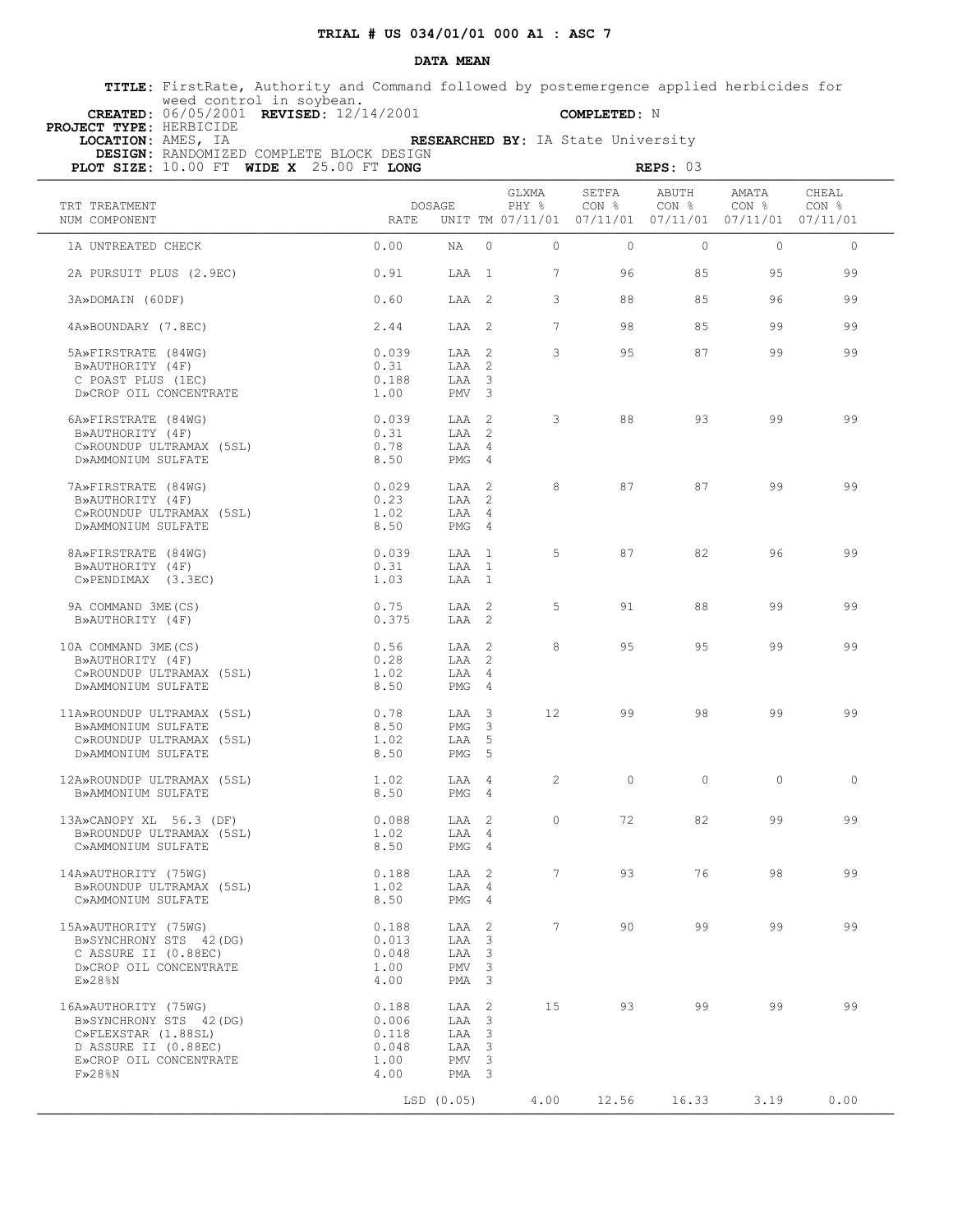### **DATA MEAN**

 **TITLE:** FirstRate, Authority and Command followed by postemergence applied herbicides for weed control in soybean.  **CREATED:** 06/05/2001 **REVISED:** 12/14/2001 **COMPLETED:** N

 **PROJECT TYPE:** HERBICIDE

 **LOCATION:** AMES, IA **RESEARCHED BY:** IA State University  **DESIGN:** RANDOMIZED COMPLETE BLOCK DESIGN

| PLOT SIZE: 10.00 FT WIDE X 25.00 FT LONG                                                                                                |                                                  |                                                                      |                                                                                                                                        |                         |                | REPS: 03                  |                                                                                   |                |
|-----------------------------------------------------------------------------------------------------------------------------------------|--------------------------------------------------|----------------------------------------------------------------------|----------------------------------------------------------------------------------------------------------------------------------------|-------------------------|----------------|---------------------------|-----------------------------------------------------------------------------------|----------------|
| TRT TREATMENT<br>NUM COMPONENT                                                                                                          | RATE                                             | DOSAGE                                                               |                                                                                                                                        | GLXMA<br>PHY %          | SETFA<br>CON % | ABUTH<br>CON <sub>8</sub> | AMATA<br>CON <sub>8</sub><br>UNIT TM 07/24/01 07/24/01 07/24/01 07/24/01 07/24/01 | CHEAL<br>CON % |
| 1A UNTREATED CHECK                                                                                                                      | 0.00                                             | $NA$ 0                                                               |                                                                                                                                        | $\Omega$                | $\bigcirc$     | $\bigcirc$                | $\bigcirc$                                                                        | $\Omega$       |
| 2A PURSUIT PLUS (2.9EC)                                                                                                                 | 0.91                                             | LAA 1                                                                |                                                                                                                                        | $\mathbf{3}$            | 96             | 78                        | 92                                                                                | 99             |
| 3A»DOMAIN (60DF)                                                                                                                        | 0.60                                             |                                                                      |                                                                                                                                        | $\overline{2}$<br>LAA 2 | 88             | 80                        | 93                                                                                | 99             |
| 4A»BOUNDARY (7.8EC)                                                                                                                     | 2.44                                             | LAA 2                                                                |                                                                                                                                        | $\mathbf{3}$            | 95             | 77                        | 98                                                                                | 99             |
| 5A»FIRSTRATE (84WG)<br>B»AUTHORITY (4F)<br>C POAST PLUS (1EC)<br>D»CROP OIL CONCENTRATE                                                 | 0.039<br>0.31<br>0.188<br>1.00                   | LAA 2<br>LAA 2<br>LAA 3<br>PMV <sub>3</sub>                          |                                                                                                                                        | $\Omega$                | 99             | 78                        | 95                                                                                | 99             |
| 6A»FIRSTRATE (84WG)<br>B»AUTHORITY (4F)<br>C»ROUNDUP ULTRAMAX (5SL)<br>D»AMMONIUM SULFATE                                               | 0.039<br>0.31<br>0.78<br>8.50                    | LAA 2<br>LAA 2<br>LAA 4<br>PMG 4                                     |                                                                                                                                        | 3                       | 99             | 96                        | 99                                                                                | 99             |
| 7A»FIRSTRATE (84WG)<br>B»AUTHORITY (4F)<br>C»ROUNDUP ULTRAMAX (5SL)<br>D»AMMONIUM SULFATE                                               | 0.029<br>0.23<br>1.02<br>8.50                    | LAA 2<br>LAA 2<br>LAA 4<br>PMG 4                                     |                                                                                                                                        | 5                       | 99             | 99                        | 99                                                                                | 99             |
| 8A»FIRSTRATE (84WG)<br>B»AUTHORITY (4F)<br>$C\gg$ PENDIMAX $(3.3EC)$                                                                    | 0.039<br>0.31<br>1.03                            | LAA 1<br>LAA 1<br>LAA 1                                              |                                                                                                                                        | 5                       | 87             | 73                        | 93                                                                                | 99             |
| 9A COMMAND 3ME (CS)<br>B»AUTHORITY (4F)                                                                                                 | 0.75<br>0.375                                    | LAA 2<br>LAA 2                                                       |                                                                                                                                        | $\overline{2}$          | 91             | 85                        | 99                                                                                | 99             |
| 10A COMMAND 3ME (CS)<br>B»AUTHORITY (4F)<br>C»ROUNDUP ULTRAMAX (5SL)<br>D»AMMONIUM SULFATE                                              | 0.56<br>0.28<br>1.02<br>8.50                     | LAA 2<br>LAA 2<br>LAA 4<br>PMG 4                                     |                                                                                                                                        | $\mathbf{3}$            | 99             | 99                        | 99                                                                                | 99             |
| 11A»ROUNDUP ULTRAMAX (5SL)<br>B»AMMONIUM SULFATE<br>C»ROUNDUP ULTRAMAX (5SL)<br>D»AMMONIUM SULFATE                                      | 0.78<br>8.50<br>1.02<br>8.50                     | LAA 3<br>PMG 3<br>LAA 5<br>PMG <sub>5</sub>                          |                                                                                                                                        | 13                      | 99             | 99                        | 98                                                                                | 99             |
| 12A»ROUNDUP ULTRAMAX (5SL)<br>B»AMMONIUM SULFATE                                                                                        | 1.02<br>8.50                                     | LAA 4<br>PMG 4                                                       |                                                                                                                                        | 13                      | 99             | 98                        | 98                                                                                | 99             |
| 13A»CANOPY XL 56.3 (DF)<br>B»ROUNDUP ULTRAMAX (5SL)<br>C»AMMONIUM SULFATE                                                               | 0.088<br>1.02<br>8.50                            | LAA 2<br>LAA 4<br>$PMG = 4$                                          |                                                                                                                                        | 3                       | 99             | 99                        | 99                                                                                | 99             |
| 14A»AUTHORITY (75WG)<br>B»ROUNDUP ULTRAMAX (5SL)<br>C»AMMONIUM SULFATE                                                                  | 0.188<br>1.02<br>8.50                            | LAA 2<br>LAA<br>PMG 4                                                | 4                                                                                                                                      | $7^{\circ}$             | 99             | 99                        | 99                                                                                | 99             |
| 15A»AUTHORITY (75WG)<br>B»SYNCHRONY STS 42 (DG)<br>C ASSURE II (0.88EC)<br>D»CROP OIL CONCENTRATE<br>$E\gg 28$ %N                       | 0.188<br>0.013<br>0.048<br>1.00<br>4.00          | LAA<br>LAA<br>LAA<br>PMV<br>PMA                                      | $\overline{\phantom{0}}^2$<br>$\overline{\mathbf{3}}$<br>$\overline{\mathbf{3}}$<br>$\overline{\mathbf{3}}$<br>$\overline{\mathbf{3}}$ | $7\overline{ }$         | 96             | 98                        | 99                                                                                | 99             |
| 16A»AUTHORITY (75WG)<br>B»SYNCHRONY STS 42(DG)<br>C»FLEXSTAR (1.88SL)<br>D ASSURE II (0.88EC)<br>E»CROP OIL CONCENTRATE<br>$F\gg 28$ %N | 0.188<br>0.006<br>0.118<br>0.048<br>1.00<br>4.00 | LAA<br>LAA<br>LAA 3<br>LAA 3<br>PMV <sub>3</sub><br>PMA <sub>3</sub> | $\overline{2}$<br>$\overline{\mathbf{3}}$                                                                                              | 5                       | 96             | 99                        | 99                                                                                | 99             |
|                                                                                                                                         |                                                  | LSD (0.05)                                                           |                                                                                                                                        | 5.21                    | 5.67           | 12.75                     | 4.37                                                                              | 0.00           |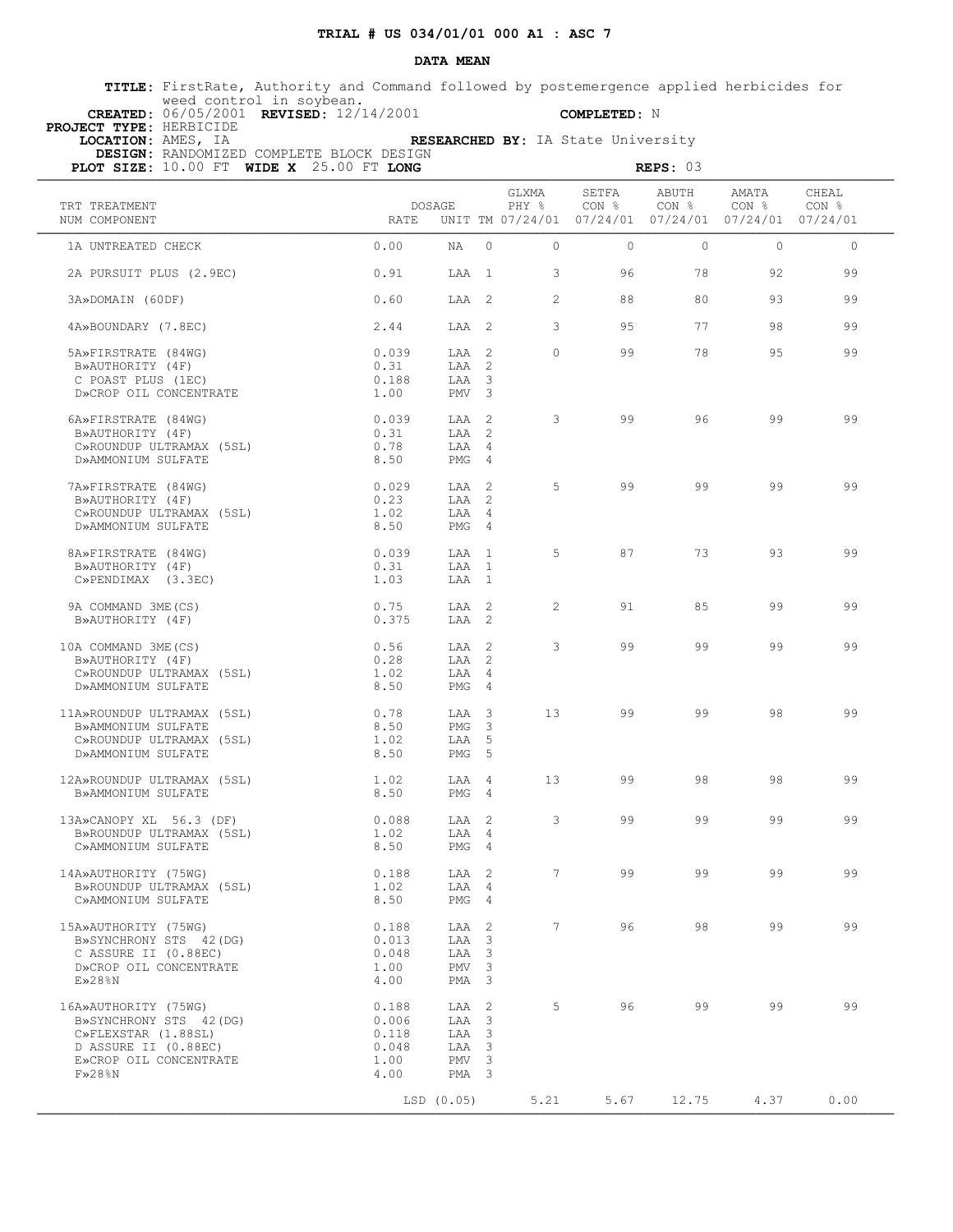### **DATA MEAN**

 **TITLE:** FirstRate, Authority and Command followed by postemergence applied herbicides for weed control in soybean.

 **PROJECT TYPE:** HERBICIDE

 **CREATED:** 06/05/2001 **REVISED:** 12/14/2001 **COMPLETED:** N

 **LOCATION:** AMES, IA **RESEARCHED BY:** IA State University  **DESIGN:** RANDOMIZED COMPLETE BLOCK DESIGN

| PLOT SIZE: 10.00 FT WIDE X 25.00 FT LONG       |               |                           |                         |                 |                | REPS: 03                                                                          |                |                |
|------------------------------------------------|---------------|---------------------------|-------------------------|-----------------|----------------|-----------------------------------------------------------------------------------|----------------|----------------|
| TRT TREATMENT<br>NUM COMPONENT                 | <b>RATE</b>   | DOSAGE                    |                         | GLXMA<br>PHY %  | SETFA<br>CON % | ABUTH<br>CON <sub>8</sub><br>UNIT TM 08/06/01 08/06/01 08/06/01 08/06/01 08/06/01 | AMATA<br>CON % | CHEAL<br>CON % |
| 1A UNTREATED CHECK                             | 0.00          | NA                        | $\Omega$                | $\Omega$        | $\Omega$       | $\Omega$                                                                          | $\Omega$       | $\Omega$       |
| 2A PURSUIT PLUS (2.9EC)                        | 0.91          | LAA 1                     |                         | 2               | 96             | 75                                                                                | 83             | 99             |
| 3A»DOMAIN (60DF)                               | 0.60          | LAA 2                     |                         | $\Omega$        | 88             | 75                                                                                | 88             | 99             |
| 4A»BOUNDARY (7.8EC)                            | 2.44          | LAA 2                     |                         | 3               | 93             | 75                                                                                | 96             | 99             |
| 5A»FIRSTRATE (84WG)                            | 0.039         | LAA 2                     |                         | $\Omega$        | 99             | 75                                                                                | 95             | 99             |
| B»AUTHORITY (4F)<br>C POAST PLUS (1EC)         | 0.31<br>0.188 | LAA 2<br>LAA              | $\overline{\mathbf{3}}$ |                 |                |                                                                                   |                |                |
| D»CROP OIL CONCENTRATE                         | 1.00          | PMV <sub>3</sub>          |                         |                 |                |                                                                                   |                |                |
|                                                |               |                           |                         |                 |                |                                                                                   |                |                |
| 6A»FIRSTRATE (84WG)                            | 0.039         | LAA 2                     |                         | 2               | 99             | 93                                                                                | 99             | 99             |
| B»AUTHORITY (4F)                               | 0.31          | LAA 2                     |                         |                 |                |                                                                                   |                |                |
| C»ROUNDUP ULTRAMAX (5SL)                       | 0.78          | LAA 4                     |                         |                 |                |                                                                                   |                |                |
| D»AMMONIUM SULFATE                             | 8.50          | PMG 4                     |                         |                 |                |                                                                                   |                |                |
|                                                |               | LAA 2                     |                         | 5               | 98             | 98                                                                                | 98             | 99             |
| 7A»FIRSTRATE (84WG)<br>B»AUTHORITY (4F)        | 0.029<br>0.23 | LAA 2                     |                         |                 |                |                                                                                   |                |                |
| C»ROUNDUP ULTRAMAX (5SL)                       | 1.02          | LAA 4                     |                         |                 |                |                                                                                   |                |                |
| D»AMMONIUM SULFATE                             | 8.50          | $PMG = 4$                 |                         |                 |                |                                                                                   |                |                |
|                                                |               |                           |                         |                 |                |                                                                                   |                |                |
| 8A»FIRSTRATE (84WG)                            | 0.039         | LAA 1                     |                         | 3               | 82             | 63                                                                                | 88             | 99             |
| B»AUTHORITY (4F)                               | 0.31          | LAA                       | $\overline{1}$          |                 |                |                                                                                   |                |                |
| $C\gg PENDIMAX$ (3.3EC)                        | 1.03          | LAA 1                     |                         |                 |                |                                                                                   |                |                |
| 9A COMMAND 3ME (CS)                            | 0.75          | LAA 2                     |                         | $\circ$         | 90             | 82                                                                                | 98             | 99             |
| B»AUTHORITY (4F)                               | 0.375         | LAA 2                     |                         |                 |                |                                                                                   |                |                |
|                                                |               |                           |                         |                 |                |                                                                                   |                |                |
| 10A COMMAND 3ME (CS)                           | 0.56          | LAA 2                     |                         | 3               | 99             | 99                                                                                | 99             | 99             |
| B»AUTHORITY (4F)                               | 0.28          | LAA 2                     |                         |                 |                |                                                                                   |                |                |
| C»ROUNDUP ULTRAMAX (5SL)                       | 1.02          | LAA 4                     |                         |                 |                |                                                                                   |                |                |
| D»AMMONIUM SULFATE                             | 8.50          | PMG 4                     |                         |                 |                |                                                                                   |                |                |
| 11A»ROUNDUP ULTRAMAX (5SL)                     | 0.78          | LAA 3                     |                         | 10              | 96             | 98                                                                                | 96             | 99             |
| B»AMMONIUM SULFATE                             | 8.50          | PMG                       | $\overline{\mathbf{3}}$ |                 |                |                                                                                   |                |                |
| C»ROUNDUP ULTRAMAX (5SL)                       | 1.02          | LAA 5                     |                         |                 |                |                                                                                   |                |                |
| D»AMMONIUM SULFATE                             | 8.50          | PMG <sub>5</sub>          |                         |                 |                |                                                                                   |                |                |
| 12A»ROUNDUP ULTRAMAX (5SL)                     | 1.02          | LAA 4                     |                         | 12 <sup>°</sup> | 99             | 98                                                                                | 92             | 99             |
| B»AMMONIUM SULFATE                             | 8.50          | PMG 4                     |                         |                 |                |                                                                                   |                |                |
|                                                |               |                           |                         |                 |                |                                                                                   |                |                |
| 13A»CANOPY XL 56.3 (DF)                        | 0.088         | LAA 2                     |                         | 2               | 99             | 99                                                                                | 99             | 99             |
| B»ROUNDUP ULTRAMAX (5SL)                       | 1.02          | LAA 4                     |                         |                 |                |                                                                                   |                |                |
| C»AMMONIUM SULFATE                             | 8.50          | $PMG = 4$                 |                         |                 |                |                                                                                   |                |                |
| 14A»AUTHORITY (75WG)                           | 0.188         | LAA 2                     |                         | $7\overline{ }$ | 99             | 96                                                                                | 99             | 99             |
| B»ROUNDUP ULTRAMAX (5SL)                       | 1.02          | LAA 4                     |                         |                 |                |                                                                                   |                |                |
| C»AMMONIUM SULFATE                             | 8.50          | PMG 4                     |                         |                 |                |                                                                                   |                |                |
|                                                |               |                           |                         |                 |                |                                                                                   |                |                |
| 15A»AUTHORITY (75WG)                           | 0.188         | LAA 2                     |                         | 5               | 92             | 95                                                                                | 98             | 99             |
| B»SYNCHRONY STS 42 (DG)                        | 0.013         | LAA 3                     |                         |                 |                |                                                                                   |                |                |
| C ASSURE II (0.88EC)<br>D»CROP OIL CONCENTRATE | 0.048<br>1.00 | LAA 3<br>PMV <sub>3</sub> |                         |                 |                |                                                                                   |                |                |
| $E\gg 28$ %N                                   | 4.00          | PMA 3                     |                         |                 |                |                                                                                   |                |                |
|                                                |               |                           |                         |                 |                |                                                                                   |                |                |
| 16A»AUTHORITY (75WG)                           | 0.188         | LAA 2                     |                         | 5               | 91             | 98                                                                                | 99             | 99             |
| B»SYNCHRONY STS 42 (DG)                        | 0.006         | LAA 3                     |                         |                 |                |                                                                                   |                |                |
| C»FLEXSTAR (1.88SL)                            | 0.118         | LAA 3                     |                         |                 |                |                                                                                   |                |                |
| D ASSURE II (0.88EC)                           | 0.048         | LAA 3<br>PMV <sub>3</sub> |                         |                 |                |                                                                                   |                |                |
| E»CROP OIL CONCENTRATE<br>$F\gg 28\$ N         | 1.00<br>4.00  | PMA <sub>3</sub>          |                         |                 |                |                                                                                   |                |                |
|                                                |               |                           |                         |                 |                |                                                                                   |                |                |
|                                                |               | LSD (0.05)                |                         | 5.23            | 7.49           | 13.00                                                                             | 8.80           | 0.00           |
|                                                |               |                           |                         |                 |                |                                                                                   |                |                |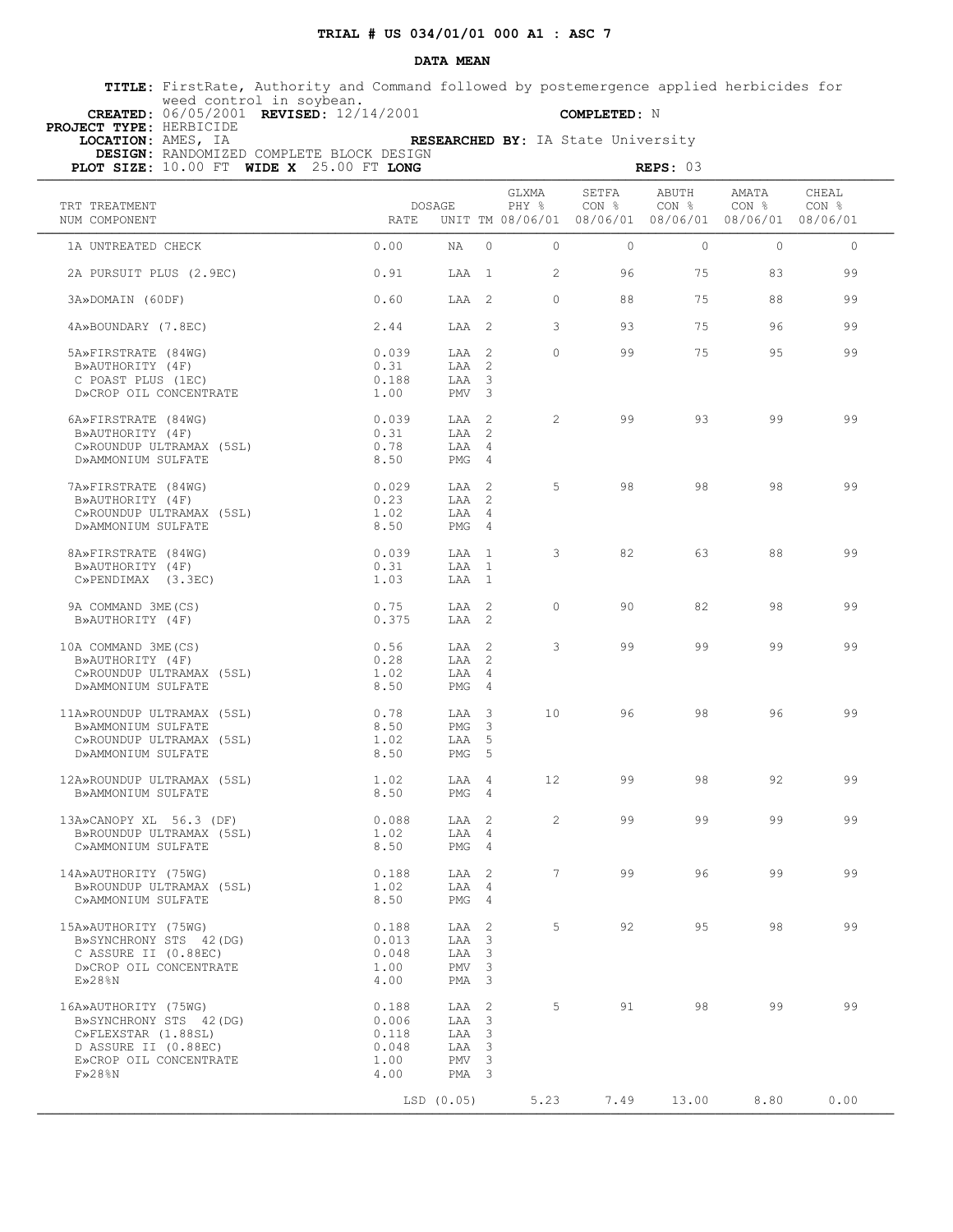#### **DATA MEAN**

 **TITLE:** FirstRate, Authority and Command followed by postemergence applied herbicides for weed control in soybean.

**PROJECT TYPE:** HERBICIDE<br>**LOCATION:** AMES, IA

 **CREATED:** 06/05/2001 **REVISED:** 12/14/2001 **COMPLETED:** N

| LOCATION: AMES, IA                           | DESIGN: RANDOMIZED COMPLETE BLOCK DESIGN |  |                          |        |                |                                    | RESEARCHED BY: IA State University  |                |                            |                           |  |
|----------------------------------------------|------------------------------------------|--|--------------------------|--------|----------------|------------------------------------|-------------------------------------|----------------|----------------------------|---------------------------|--|
| PLOT SIZE: $10.00$ FT WIDE X $25.00$ FT LONG |                                          |  |                          |        |                |                                    |                                     | REPS: 03       |                            |                           |  |
| TRT TREATMENT<br>NUM COMPONENT               |                                          |  | RATE                     | DOSAGE |                | SETFA<br>CON %<br>UNIT TM 09/27/01 | ABUTH<br>CON %<br>09/27/01 09/27/01 | AMATA<br>CON % | CHEAL<br>CON %<br>09/27/01 | GLXMA<br>BU/A<br>10/26/01 |  |
| 1A UNTREATED CHECK                           |                                          |  | 0.00                     | ΝA     | $\overline{0}$ | $\Omega$                           | $\Omega$                            | $\Omega$       | $\Omega$                   | 10                        |  |
| 2A PURSUIT PLUS (2.9EC)                      |                                          |  | 0.91                     | T.AA   | $\overline{1}$ | 95                                 | 57                                  | 80             | 99                         | 35                        |  |
| 3A»DOMAIN (60DF)                             |                                          |  | 0.60                     | LAA 2  |                | 85                                 | 58                                  | 88             | 99                         | 36                        |  |
|                                              |                                          |  | $\cap$ $\wedge$ $\wedge$ | ר ההד  |                | $\cap$                             | E 7                                 | $\cap$         | $\cap$                     |                           |  |

| 2.44  |     | 93                                                            | 57 | 96 | 99 | 31 |
|-------|-----|---------------------------------------------------------------|----|----|----|----|
| 0.039 |     | 99                                                            | 60 | 93 | 99 | 34 |
| 0.31  |     |                                                               |    |    |    |    |
| 0.188 |     |                                                               |    |    |    |    |
| 1.00  |     |                                                               |    |    |    |    |
| 0.039 |     | 99                                                            | 96 | 99 | 99 | 46 |
| 0.31  | LAA |                                                               |    |    |    |    |
|       |     | LAA 2<br>LAA 2<br>LAA 2<br>LAA 3<br>PMV <sub>3</sub><br>LAA 2 |    |    |    |    |

| D <i>N</i> AUIRUNIII (HE <i>I</i> | 1.1.1 | $I \cup M$ $\cup$ |  |
|-----------------------------------|-------|-------------------|--|
| C»ROUNDUP ULTRAMAX (5SL)          | 0.78  | T.AA 4            |  |
| D»AMMONIUM SULFATE                | 8.50  | PMG 4             |  |
| 7A»FIRSTRATE (84WG)               | 0.029 | $TAA$ 2           |  |

| B»AUTHORITY (4F)              |  |
|-------------------------------|--|
| C»ROUNDUP ULTRAMAX (5SL)      |  |
| D»AMMONIUM SULFATE            |  |
|                               |  |
| $97 \times F$ TDCTDATE (9/MC) |  |

| 7A»FIRSTRATE (84WG)         | 0.029 | LAA      | 99 | 98 | 9 Q | QQ | 30 |
|-----------------------------|-------|----------|----|----|-----|----|----|
| B»AUTHORITY (4F)            | 0.23  | LAA      |    |    |     |    |    |
| C»ROUNDUP ULTRAMAX<br>(5SL) | 1.02  | LAA      |    |    |     |    |    |
| D»AMMONIUM SULFATE          | 8.50  | PMG      |    |    |     |    |    |
| 8A SEIRSTRATE (84MG)        | USO   | Т. Д. Д. |    |    |     | 99 |    |

 8A»FIRSTRATE (84WG) 0.039 LAA 1 82 62 86 99 34 B»AUTHORITY (4F) 0.31 LAA 1 C»PENDIMAX (3.3EC) 1.03 LAA 1 9A COMMAND 3ME(CS) 0.75 LAA 2 90 78 96 99 45

B»AUTHORITY (4F) 0.375 LAA 2

| 10A COMMAND 3ME (CS)       | 0.56 | LAA   | - 2. | 99 | 99 | 99 | 99 | 45 |
|----------------------------|------|-------|------|----|----|----|----|----|
| B»AUTHORITY (4F)           | 0.28 | LAA   | -2   |    |    |    |    |    |
| C»ROUNDUP ULTRAMAX (5SL)   | 1.02 | LAA   | 4    |    |    |    |    |    |
| D»AMMONIUM SULFATE         | 8.50 | PMG   | -4   |    |    |    |    |    |
| 11A»ROUNDUP ULTRAMAX (5SL) | 0.78 | LAA 3 |      | 99 | 99 | 99 | 99 | 39 |
| B»AMMONIUM SULFATE         | 8.50 | PMG   | -3   |    |    |    |    |    |
| C»ROUNDUP ULTRAMAX (5SL)   | 1.02 | LAA   | -5   |    |    |    |    |    |
| D»AMMONIUM SULFATE         | 8.50 | PMG   | -5   |    |    |    |    |    |
| 12A»ROUNDUP ULTRAMAX (5SL) | 1.02 | LAA   | - 4  | 99 | 99 | 95 | 99 | 39 |
| B»AMMONIUM SULFATE         | 8.50 | PMG   | 4    |    |    |    |    |    |
|                            |      |       |      |    |    |    |    |    |

 13A»CANOPY XL 56.3 (DF) 0.088 LAA 2 99 99 99 99 39 B»ROUNDUP ULTRAMAX (5SL) 1.02 LAA 4 C»AMMONIUM SULFATE 8.50 PMG 4 14A»AUTHORITY (75WG) 0.188 LAA 2 99 96 99 99 34 B»ROUNDUP ULTRAMAX (5SL) 1.02 LAA 4 C»AMMONIUM SULFATE 8.50 PMG 4 15A»AUTHORITY (75WG) 0.188 LAA 2 96 95 98 99 37

| B»SYNCHRONY STS 42(DG) | 0.013 | LAA              | -3  |      |       |       |      |      |
|------------------------|-------|------------------|-----|------|-------|-------|------|------|
| C ASSURE II (0.88EC)   | 0.048 | LAA              | - 3 |      |       |       |      |      |
| D»CROP OIL CONCENTRATE | 1.00  | PMV              | - 3 |      |       |       |      |      |
| $E\gg 28$ %N           | 4.00  | PMA <sub>3</sub> |     |      |       |       |      |      |
| 16A»AUTHORITY (75WG)   | 0.188 | LAA 2            |     | 95   | 98    | 99    | 99   | 39   |
| B»SYNCHRONY STS 42(DG) | 0.006 | LAA 3            |     |      |       |       |      |      |
| C»FLEXSTAR (1.88SL)    | 0.118 | LAA 3            |     |      |       |       |      |      |
| D ASSURE II (0.88EC)   | 0.048 | LAA 3            |     |      |       |       |      |      |
| E»CROP OIL CONCENTRATE | 1.00  | PMV              | - 3 |      |       |       |      |      |
| $F\gg 28\%N$           | 4.00  | PMA              | - 3 |      |       |       |      |      |
|                        |       | LSD (0.05)       |     | 8.09 | 27.29 | 10.35 | 0.00 | 7.47 |